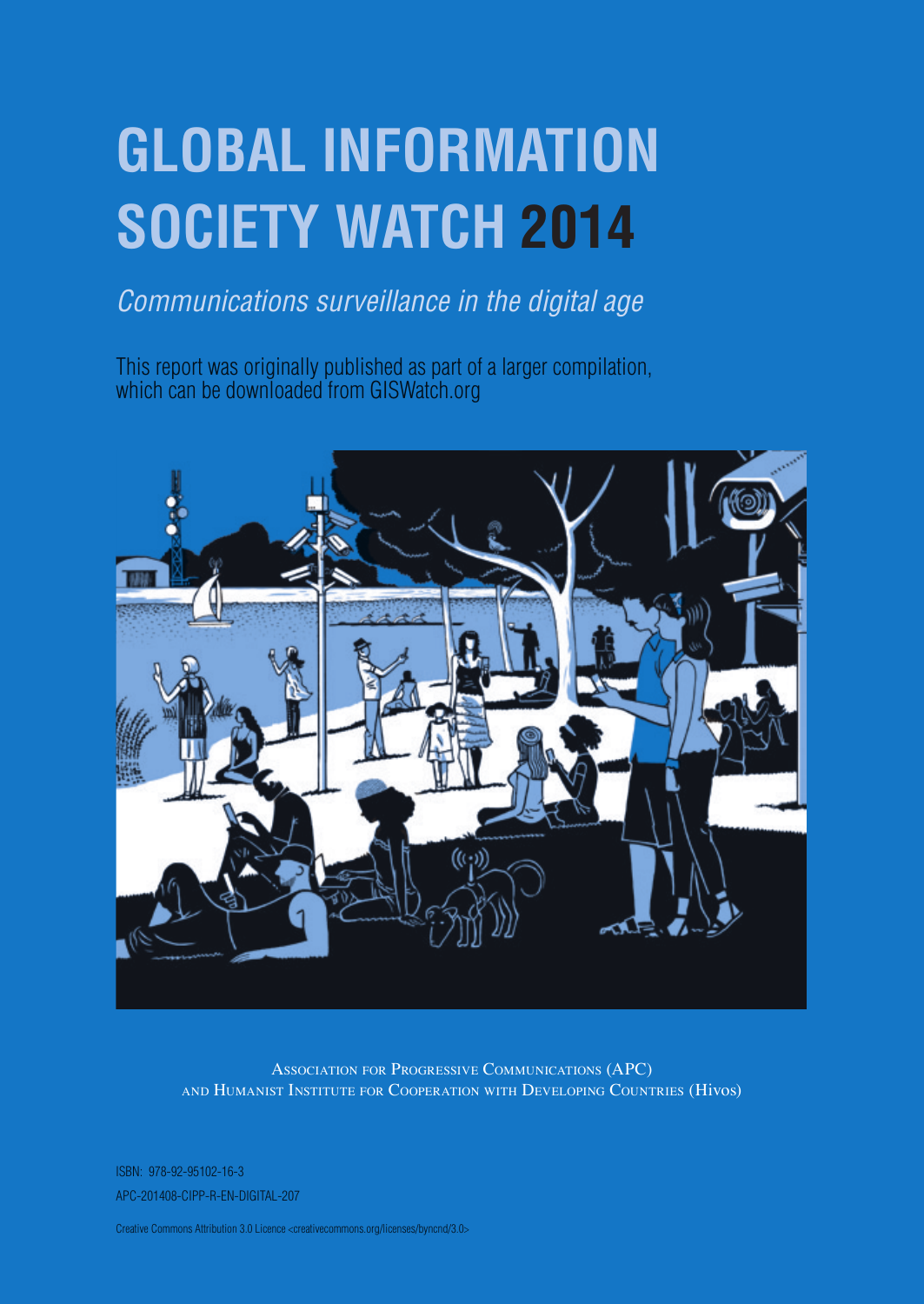## **united states**

The Necessary and Proportionate Principles and the US government



#### **Access**

Amie Stepanovich, Drew Mitnick and Kayla Robinson www.accessnow.org

#### **Introduction**

In June 2013, the scale and scope of US foreign intelligence surveillance began to be revealed to the world. Over a year later, the surveillance programmes described in the revelations facilitated by Edward Snowden continue to draw the ire of human rights advocates who argue the surveillance is, among other issues, unnecessary, disproportionate, and fundamentally lacking in transparency and oversight. The attention has galvanised policy makers in Washington, D.C., where the US Congress is moving closer to passing some version of communications surveillance reform. The Obama administration has released a number of reports and statements detailing its version of the operation of US surveillance work, and defending the constitutionality of these programmes. Simultaneously, the administration has quietly promoted principles which, if implemented, would bring US surveillance closer in alignment with international human rights law.

The Obama administration's principles provide a framework for US compliance with its own stated objectives (the US Framework).<sup>1</sup> The US Framework largely mirrors several of the International Principles on the Application of Human Rights to Communications Surveillance (Principles), an evaluative framework for assessing how human rights obligations and norms apply when conducting surveillance.<sup>2</sup> Below, we compare US surveillance practices to its own stated Framework and the Principles.

#### **Policy and political background**

Many US surveillance operations are authorised under either Section 215 of the Patriot Act (the "business records" provision), which has been

interpreted to authorise bulk collection, or Section 702 of the FISA [Foreign Intelligence Surveillance Act] Amendments Act, which permits targeting of non-US persons "reasonably believed to be located outside the [US]" for foreign intelligence purposes.3 Notably, the National Security Agency (NSA) presumes that a target is a non-US person when their location cannot be determined.4

The government also uses Executive Order (EO) 12333 to authorise surveillance programmes where the collection point is located outside of the US. It is widely believed that the government has interpreted EO 12333 to authorise any surveillance activities that are not otherwise unlawful or unconstitutional. Traditionally, there has been very little public information about EO 12333, including any oversight thereof. According to recent reports, EO 12333 authorises, inter alia, collecting all calls made in the Bahamas and another, undisclosed country.5

In March 2014, the US government adopted six privacy principles to govern surveillance. Scott Busby, Deputy Assistant Secretary of State for Democracy, Human Rights and Labor, articulated the US Framework at the 2014 RightsCon Silicon Valley conference, hosted by Access.<sup>6</sup> Secretary of State John Kerry reiterated the US Framework at a recent Freedom Online Coalition conference.7

#### **A closer look at the US Framework for surveillance**

Prior to the release of the US Framework, a number of government reports made recommendations encompassing several human rights principles. The President's Review Group on Intelligence and Communications Technologies (President's Review

<sup>1</sup> Speech by Scott Busby at RightsCon, 4 March 2014. www. humanrights.gov/2014/03/04/state-department-on-internetfreedom-at-rightscon; Remarks to the Freedom Online Coalition Conference by US Secretary of State John Kerry, 28 April 2014. www.state.gov/secretary/remarks/2014/04/225290.htm

<sup>2</sup> https://en.necessaryandproportionate.org/text

<sup>3</sup> 50 U.S.C. § 1881a (2008).

The Guardian. (2013, June 20). Procedures used by NSA to target non-US persons: Exhibit A – full document. *The Guardian*. www. theguardian.com/world/interactive/2013/jun/20/exhibit-aprocedures-nsa-document

<sup>5</sup> Devereaux, D., Greenwald, G., & Poitras, L. (2014, May 19). The NSA is recording every cell phone call in the Bahamas. *The Intercept*. https://firstlook.org/theintercept/article/2014/05/19/datapirates-caribbean-nsa-recording-every-cell-phone-call-bahamas

<sup>6</sup> Speech by Scott Busby at RightsCon, 4 March 2014. www. humanrights.gov/2014/03/04/state-department-on-internetfreedom-at-rightscon

<sup>7</sup> Remarks to the Freedom Online Coalition Conference by US Secretary of State John Kerry, 28 April 2014. www.state.gov/ secretary/remarks/2014/04/225290.htm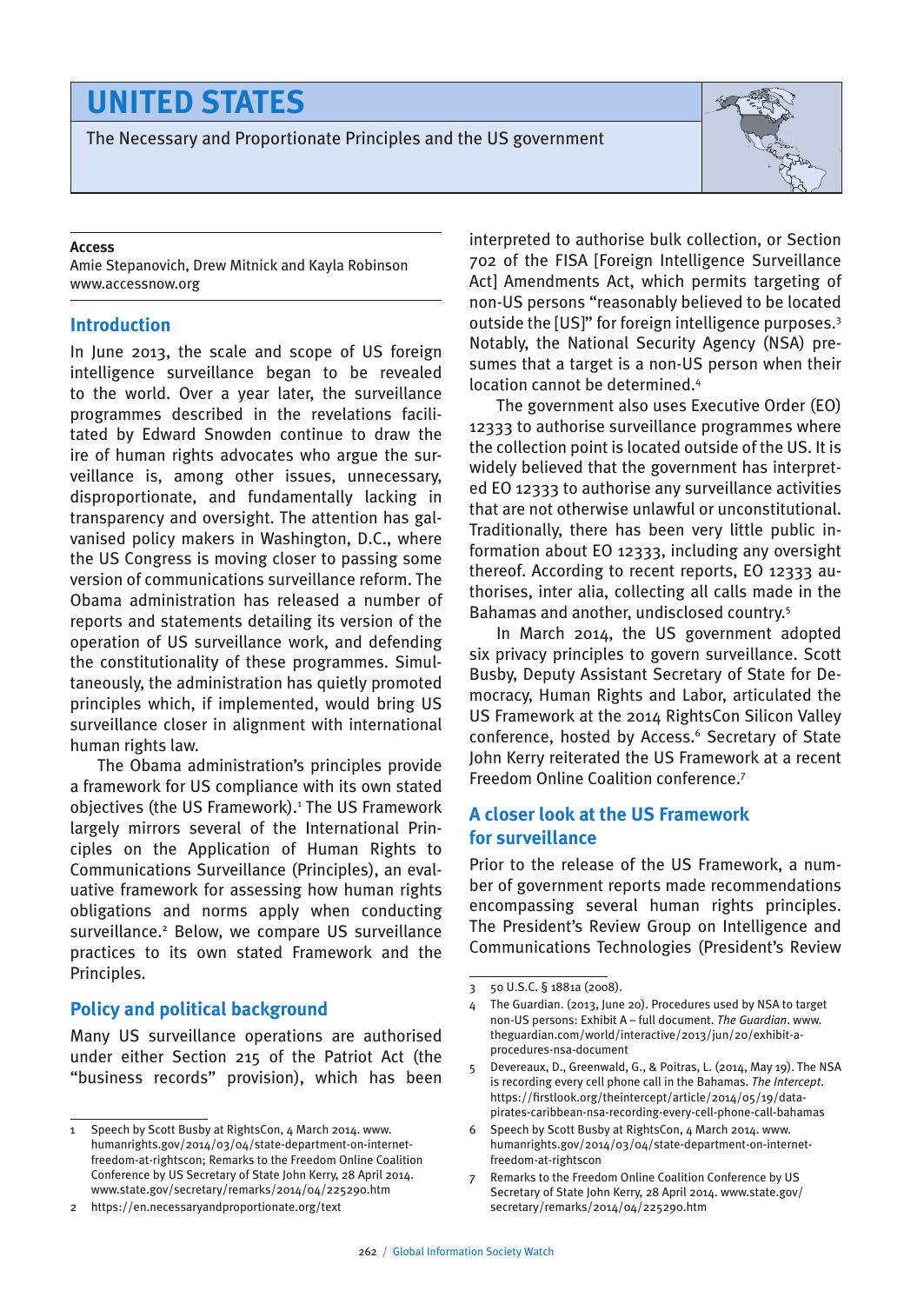Group) released a report that included a number of recommendations in line with the Principles: transparency in the operation of the US surveillance programmes; due process reforms for the Foreign Intelligence Surveillance Court (FISC); and more effective government oversight.8 The Privacy and Civil Liberties Oversight Board (PCLOB) separately released a report arguing that bulk metadata collection is illegal under the terms of Section 215 and called for the creation of a special advocate to argue against the government before the FISC.9 These recommendations could help guide the implementation of the US Framework and ensure compliance with its commitments.

The US Framework expands upon President Obama's Presidential Policy Directive 28 (PPD-28) which establishes principles to guide surveillance.<sup>10</sup> The six principles endorsed by the US are (1) rule of law, (2) legitimate purpose, (3) non-arbitrariness, (4) competent external authority, (5) meaningful oversight, and (6) increased transparency and democratic accountability. While the US Framework borrows heavily from the Principles, it omits several of them, and even in the case of those it adopts it often fails to meet the same standards. Principles not adopted by the US include due process, user notification, integrity of communications and systems, safeguards for international cooperation, and safeguards against illegitimate access.

Below, we examine the overlap between the US Framework and the Principles and examine where US policy fails to comply with the US Framework:

1. **Rule of law** – In his speech setting out the US Framework, Assistant Secretary Busby discussed how surveillance operates "pursuant to statutes and executive orders that were adopted as part of our democratic process." This principle further requires that laws, and their subsequent policies, provide clarity for individuals within the jurisdiction. US surveillance policy has proven to be anything but clear and accessible to the public. Instead, surveillance practices often depend on loose legal interpretations written in secret, approved by secret courts, and overseen by secret Congressional committees. By contrast, the Principles require that the law contains a "standard of clarity and precision" to provide users notice of the application of surveillance.

US surveillance policy does not conform with the rule of law principle. For example, Section 215 permits collection of records only when they are "relevant to an authorized investigation." However, authorities have interpreted the language to permit the acquisition of *all* phone records transiting the US. Similarly, Section 702 contains language that is overly vague, granting the Attorney General and Director of National Intelligence (DNI) the authority to "target persons reasonably believed to be located outside the United States to acquire foreign intelligence information." Programmes under this authority, namely PRISM and "Upstream" collection,<sup>11</sup> involve virtually limitless surveillance on any non-US person outside the US, and, by extension, "incidental" collection of vast amounts of data from US persons.

- 2. **Legitimate purpose**  The US Framework would permit surveillance only on the "basis of articulable and legitimate foreign intelligence and counter-intelligence purposes." This does not match the standard of the legitimate aim principle, which requires surveillance to be conducted only in the furtherance of a "predominantly important legal interest that is necessary in a democratic society." Further, PPD-28 permits bulk collection only for "detecting and countering" certain enumerated threats, and expressly prohibits the use of bulk collection for suppression of dissent, discrimination, or promoting US commercial interests. However, no similar restriction is placed on other non-bulk, yet highly intrusive forms of surveillance authorised under Section 702. The government should specify – and identify meaningful limits to – the purposes for which it acquires and collects foreign intelligence.
- 3. **Non-arbitrariness**  Non-arbitrariness, as articulated by the US Framework, requires surveillance to be tailored and intrusiveness minimised. This element matches up to the proportionality, necessity and adequacy principles.

<sup>8</sup> Report and Recommendations of the President's Review Group on Intelligence and Communications Technologies: Liberty and Security in a Changing World, 21 December 2013. www.whitehouse. gov/sites/default/files/docs/2013-12-12\_rg\_final\_report.pdf

<sup>9</sup> Privacy and Civil Liberties Oversight Board. (2014). Report on the Telephone Records Program Conducted under Section 215 of the USA PATRIOT Act and on the Operations of the Foreign Intelligence Surveillance Court. www.pclob.gov/SiteAssets/Pages/default/ PCLOB-Report-on-the-Telephone-Records-Program.pdf

<sup>10</sup> Office of the Press Secretary. (2014). Presidential Policy Directive/PPD-28. www.whitehouse.gov/sites/default/files/ docs/2014sigint\_mem\_ppd\_rel.pdf

<sup>11</sup> Some slides used by the NSA revealed by Edward Snowden make a distinction between the "PRISM" and "Upstream" collection programmes. While we will use that shorthand in this submission, our understanding is that "Upstream" encompasses a wide range of surveillance programmes that have been revealed to date, including BLARNEY, FAIRVIEW, OAKSTAR, LITHIUM, and STORMBREW.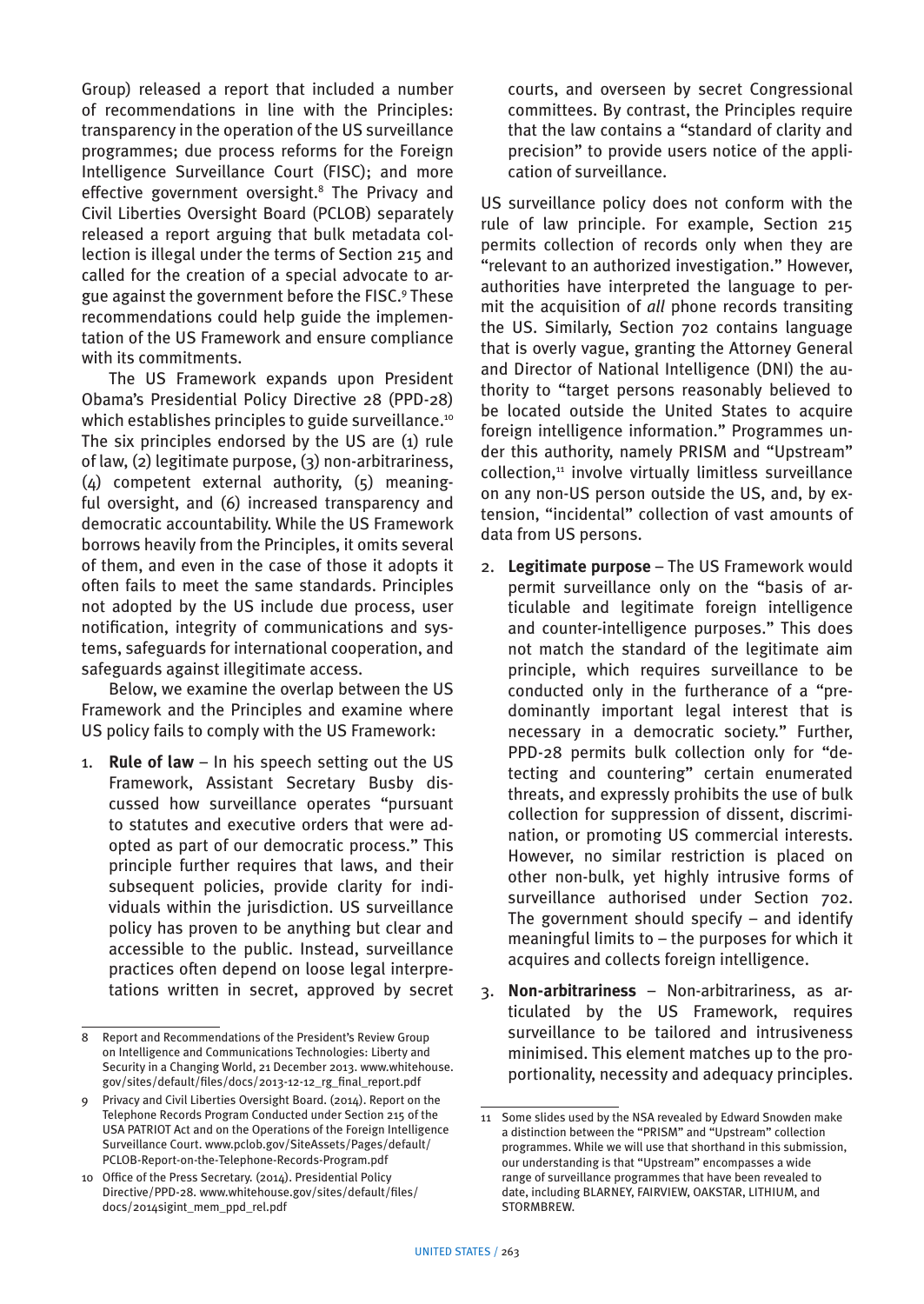Proportionality requires considering government interests in light of the severity of intrusion and sensitivity of information. However, US indiscriminate bulk surveillance practices are not conducted in accordance with either the Principles or the US Framework.<sup>12</sup> The president has proposed a limit on the use of bulk collection of telephone metadata.13 Obama's proposal, however, does not prohibit bulk collection generally, but only addresses telephone metadata bulk collection under the 215 authority.14 The US should rather immediately end all mass surveillance practices.

In an example of the mismatch between the Framework and past practices, in 2012, the NSA queried its database of hundreds of millions telephone metadata records 288 times.15 Of those 288 queries, only 16 produced a potential connection to suspected terrorist activity that warranted a referral to the FBI for investigation. It is difficult to see how this programme comports with the adequacy principle, or with the necessity principle's requirement that "[c]ommunications surveillance must only be conducted when it is the only means of achieving a legitimate aim, or, when there are multiple means, it is the means least likely to infringe upon human rights."

4. **Competent authority** – While the US Framework seeks guidance from a "competent external authority", the Principles specify that the authority be judicial. In contrast to the Principles, the Framework expressly retains an exception

for some operational decisions to be made within intelligence agencies. FISC, the judicial authority that reviews surveillance programmes and applications, has been repeatedly misled by US intelligence agencies in their applications, which makes its rulings inherently unreliable.<sup>16</sup>

The Principles further require that the competent judicial authority be "conversant in issues related to and competent to make judicial decisions about the legality of communications surveillance, the technologies used and human rights." However, the secret nature of FISC makes it difficult for judges to consult with the independent technical and legal experts necessary to fairly decide complicated issues. One former FISC judge has gone on the record proposing the use of specially appointed advocates to help alleviate this problem, though this has not been adopted.<sup>17</sup>

5. **Oversight** – The US Framework calls for meaningful oversight. To underscore US adherence to this element, Assistant Secretary Busby highlighted extant internal oversight mechanisms. However, despite claims that the NSA's activities have been approved by all three branches of government, the NSA has reportedly lied to or misled all three branches.<sup>18</sup>

In accordance with the Principles, true oversight mechanisms should operate independently of the state entity conducting surveillance. Public oversight calls for independent oversight mechanisms that have the authority to access all potentially relevant information, an element lacking from current US policy.

6. **Increased transparency and democratic accountability** – The final element of the US Framework is transparency. Assistant Secretary Busby pointed to recent efforts to declassify FISC opinions and the government's intention to

<sup>12</sup> Although some of these practices "only" collect communications metadata, a recent study has demonstrated exactly how revealing this information can be, even over a short period of time. See Mayer, J., & Multcher, P. (2014, March 12). MetaPhone: The Sensitivity of Telephone Metadata. *Web Policy*. webpolicy. org/2014/03/12/metaphone-the-sensitivity-of-telephonemetadata; Lohr, S. (2014, May 31). Quantifying Privacy: A Week of Location Data May Be an 'Unreasonable Search'. *New York Times*. bits.blogs.nytimes.com/2014/05/31/quantifying-privacy-a-weekof-location-data-may-be-unreasonable-search

<sup>13</sup> Savage, C. (2014, March 24). Obama to Call for End to NSA's Bulk Data Collection. *New York Times.* www.nytimes.com/2014/03/25/ us/obama-to-seek-nsa-curb-on-call-data.html

<sup>14</sup> This is problematic because the intelligence community engages in bulk collection of other information, including records of international money transfers. Savage, C., & Mazzetti, M. (2013, November 14). CIA Collects Global Data on Transfer of Money. *New York Times*. www.nytimes.com/2013/11/15/us/ciacollecting-data-on-international-money-transfers-officials-say. html. The U.S. government previously operated a programme to bulk collect internet metadata. Gellman, B. (2013, June 15). US Surveillance architecture includes collections of revealing internet, phone metadata. *Washington Post.* www.washingtonpost.com/ investigations/us-surveillance-architecture-includes-collection-ofrevealing-internet-phone-metadata/2013/06/15/e9bf004a-d511- 11e2-b05f-3ea3f0e7bb5a\_story.html

<sup>15</sup> This is according to Professor Geoffrey Stone, a member of the President's Review Group. Speech by Geoffrey Stone at Public Citizen, 6 January 2014. www.citizen.org/pressroom/ pressroomredirect.cfm?ID=4057

<sup>16</sup> Cushing, T. (2013, August 21). Declassified FISA Court opinion shows NSA lied repeatedly to the Court as well. *techdirt.* https:// www.techdirt.com/articles/20130821/16331524274/declassifiedfisa-court-opinion-shows-nsa-lied-repeatedly-to-court-as-well. shtml

<sup>17</sup> Carr, J. (2013, July 22). A Better Secret Court. *New York Times.* www. nytimes.com/2013/07/23/opinion/a-better-secret-court.html

<sup>18</sup> McCormick, R. (2013, October 28). Obama wasn't aware of the NSA's wiretap of world leaders, says White House Review. *The Verge*. www.theverge.com/2013/10/28/5037300/obama-unawareof-wiretaps-on-world-leaders; Blake, A. (2013, June 11). Sen. Wyden: Clapper didn't give 'straight answer' on NSA programs. *Washington Post.* www.washingtonpost.com/blogs/post-politics/ wp/2013/06/11/sen-wyden-clapper-didnt-give-straight-answeron-nsa-programs; Ackerman, S. (2013, August 21). NSA illegally collected thousands of emails before FISA Court halted program. *The Guardian*. www.theguardian.com/world/2013/aug/21/nsaillegally-collected-thousands-emails-court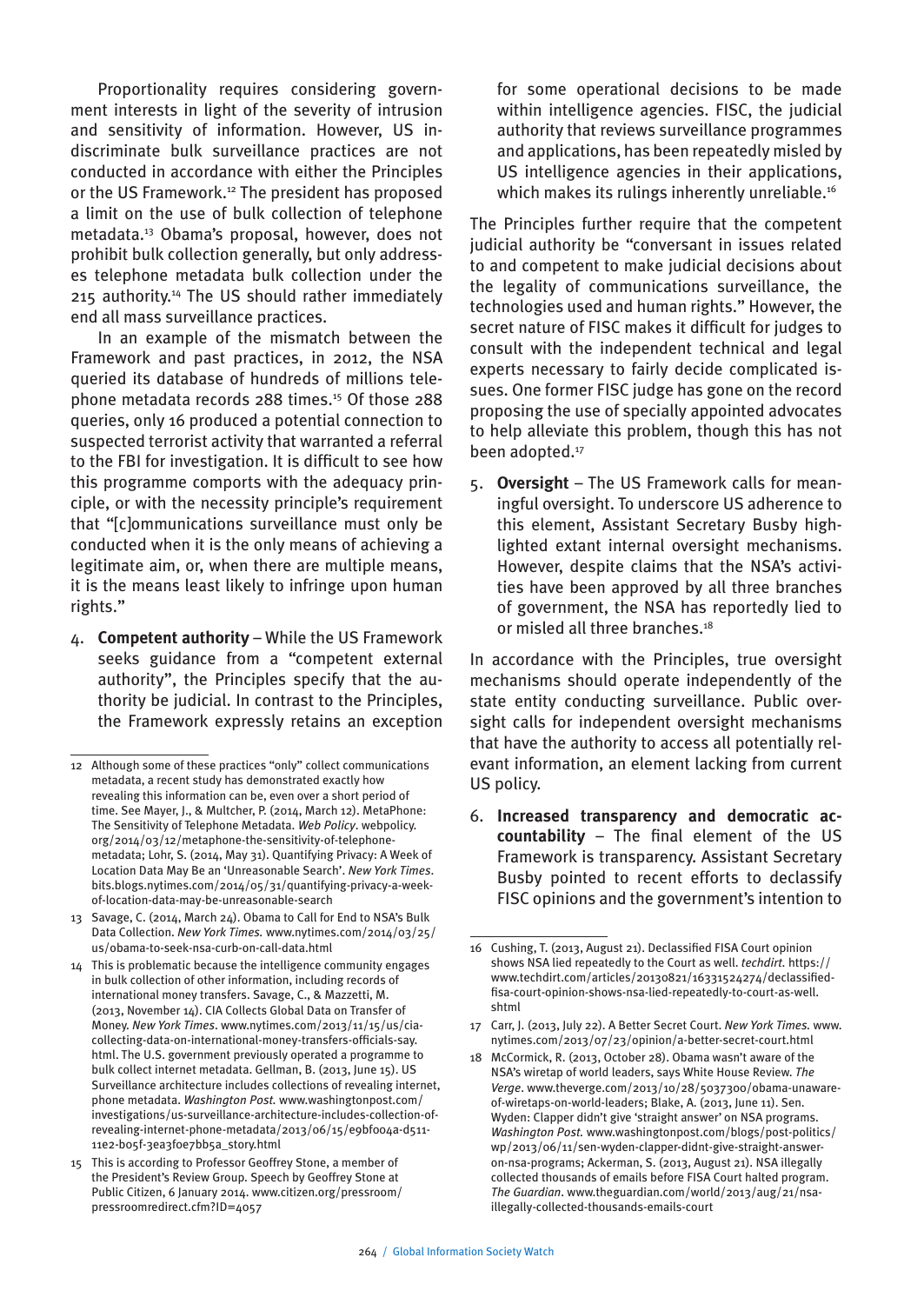release the statistics on the issuance of national security orders and requests.

In fact, the DNI has released a transparency report including the total number of orders issued under certain authorities in 2013, and the number of targets affected.19 This report supplements the information already required as part of the intelligence community's annual FISA reporting.<sup>20</sup> While this is a step forward for transparency around government surveillance activities, the report falls short of what was called for by the We Need to Know Coalition,<sup>21</sup> which urged Congressional leaders and the Obama administration to require the government to publish information about the specific numbers of *requests*, the specific authorities making those requests, and the specific statutes under which those requests are made.<sup>22</sup>

Unlike Google's and Microsoft's transparency reports, which break down both the number of requests they receive and the number of accounts affected, the DNI's report only includes the number of requests and "targets", which makes the scope of the nation's surveillance machine appear far more limited than it actually is. To put this in context, in 2012, there were 212 requests for business records justified under Section 215, but that number also includes requests for the "ongoing, daily" disclosure of communications metadata of the millions of customers of AT&T, Verizon and Sprint. We know this because public disclosure of aggregate numbers of requests pursuant to most of the statutes to be included in the DNI's report is already required.

It is also worth noting that the government has only released the number of targets, not the exponentially larger number of people whose privacy is violated when their data are caught in the NSA's dragnet. Moreover, by grouping statutes together in the categories, the DNI is further obfuscating the nature and scope of the government's surveillance activities, and limiting an informed, public debate about the extent of the intelligence community's intrusions into the private lives of users all over the world.

Public disclosure by both the government and the communications providers who hold user data is crucial in keeping both accountable. At this time, the US government has not demonstrated an intention to publicly disclose details of the scope and scale of its surveillance activity at the level of clarity and granularity envisioned by the Principles, nor has it allowed corporations it requests data from to do so either.

### **Conclusions**

The revelations provide evidence of widespread violations of the fundamental right to privacy, with implications for the rights to freedom of expression and association, among other rights. Bulk surveillance is inherently arbitrary, and therefore in violation of international law. Legitimate surveillance activities should always be based on probable cause and targeted toward a specific individual or organisation.

Unfortunately, currently proposed legislative reforms would fail to move the US towards the Framework or the Principles. The House of Representatives recently passed the USA Freedom Act, a bill that many advocates viewed as the best hope for human rights reforms. The bill passed the House after being weakened during secret deliberations between the Obama administration and members of the House. The changes were so significant that most rights groups withdrew support.<sup>23</sup>

As originally written, the USA Freedom Act would have achieved a number of significant human rights reforms, including preventing bulk collection by requiring a nexus to an investigation, bringing clarity to Section 215, increasing FISC oversight and introducing a special advocate, increasing the ability of companies to disclose government national security data requests, and increasing the power of internal oversight bodies, as well as adding external checks. The House watered down many of the reforms.

Congress' failure to enact reforms is a great disappointment. The US must change its laws if it is to bring its surveillance programmes closer in

<sup>19</sup> The report contained figures for Section 702 and Section 215 orders, as well as other authorities including the FISA "Trap and Trace" provision and National Security Letters. Office of the Director of National Intelligence. (2014, June 26). Statistical Transparency Report Regarding Use of National Security Authorities Annual Statistics for Calendar Year 2013. www.dni.gov/ files/tp/National\_Security\_Authorities\_Transparency\_Report\_ CY2013.pdf

<sup>20</sup> U.S. Department of Justice. (2014, April 30). 2013 Report pursuant to the Foreign Intelligence Surveillance Act of 1978. www.justice. gov/nsd/foia/foia\_library/2013fisa-ltr.pdf

<sup>21</sup> We Need to Know is a multi-stakeholder group including companies like Google and Microsoft, NGOs including Access, CDT and the ACLU, and various trade associations. We Need to Know. (2013, July 18). Letter to Congressional leaders and Obama administration on transparency. https://www.accessnow.org/ page/-/weneedtoknow-transparency-letter.pdf

<sup>22</sup> Furthermore, the Coalition called for the ability to differentiate requests based on content versus non-content data, and enumerate the number of persons, accounts or devices affected. The DNI report only includes the numbers of orders issued, and the number of "targets" affected.

<sup>23</sup> Masnick, M. (2014, May 21). As feared: House guts USA Freedom Act, every civil liberties organization pulls their support. *techdirt*. www.techdirt.com/articles/20140520/17404727297/as-fearedhouse-guts-usa-freedom-act-every-civil-liberties-organizationpulls-their-support.shtml; Stepanovich, A. (2014, May 20). Access withdraws conditional support for USA FREEDOM Act. *Access Now*. https://www.accessnow.org/blog/2014/05/20/access-withdrawsconditional-support-for-usa-freedom-act